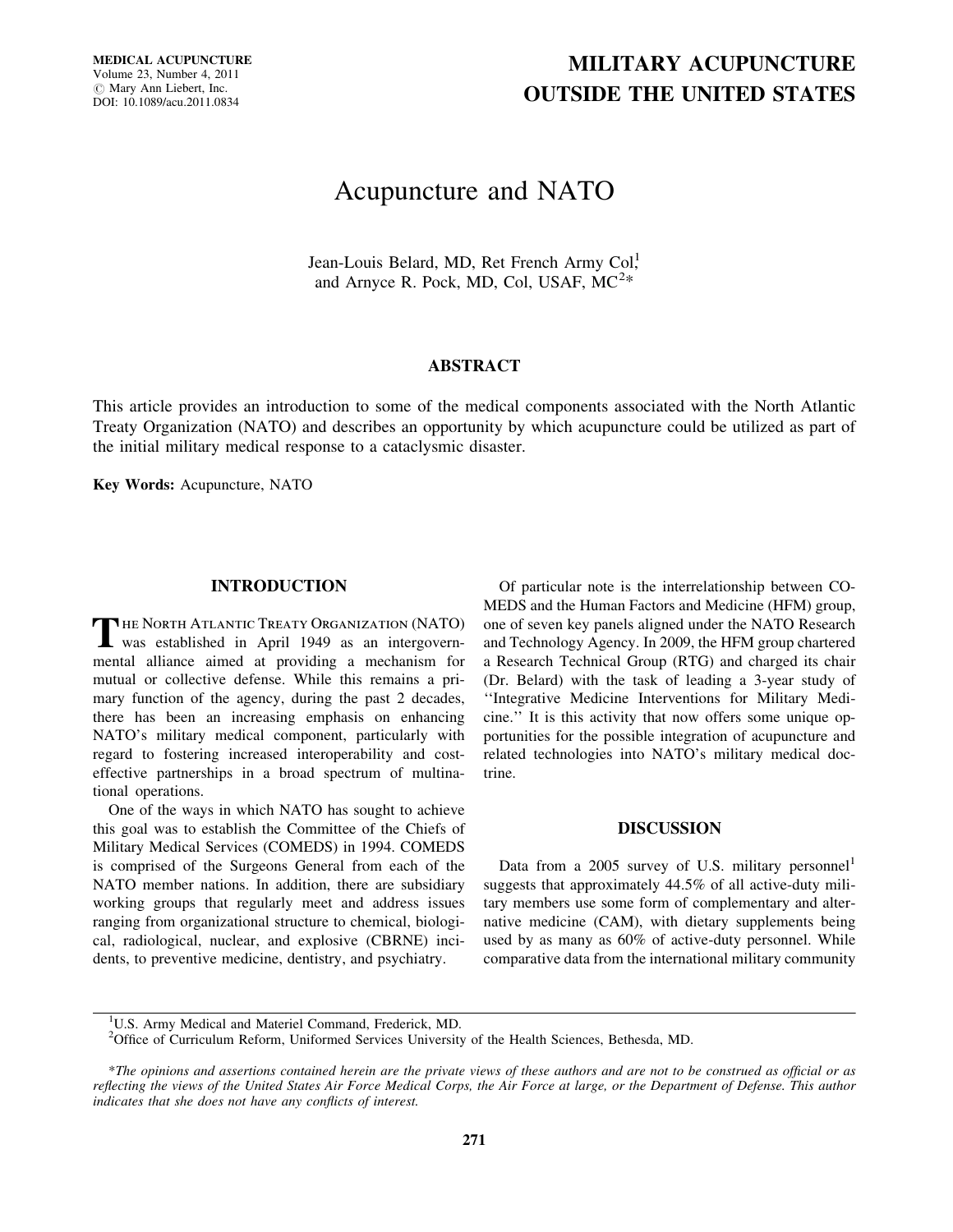| <b>Report Documentation Page</b>                                                                                                                                                                                                                                                                                                                                                                                                                                                                                                                                                                                                                                                                                                                                                                                                                                   |                             |                              |                                                     | Form Approved<br>OMB No. 0704-0188                 |                           |
|--------------------------------------------------------------------------------------------------------------------------------------------------------------------------------------------------------------------------------------------------------------------------------------------------------------------------------------------------------------------------------------------------------------------------------------------------------------------------------------------------------------------------------------------------------------------------------------------------------------------------------------------------------------------------------------------------------------------------------------------------------------------------------------------------------------------------------------------------------------------|-----------------------------|------------------------------|-----------------------------------------------------|----------------------------------------------------|---------------------------|
| Public reporting burden for the collection of information is estimated to average 1 hour per response, including the time for reviewing instructions, searching existing data sources, gathering and<br>maintaining the data needed, and completing and reviewing the collection of information. Send comments regarding this burden estimate or any other aspect of this collection of information,<br>including suggestions for reducing this burden, to Washington Headquarters Services, Directorate for Information Operations and Reports, 1215 Jefferson Davis Highway, Suite 1204, Arlington<br>VA 22202-4302. Respondents should be aware that notwithstanding any other provision of law, no person shall be subject to a penalty for failing to comply with a collection of information if it<br>does not display a currently valid OMB control number. |                             |                              |                                                     |                                                    |                           |
| <b>1. REPORT DATE</b><br>2011                                                                                                                                                                                                                                                                                                                                                                                                                                                                                                                                                                                                                                                                                                                                                                                                                                      | 2. REPORT TYPE              |                              | <b>3. DATES COVERED</b><br>00-00-2011 to 00-00-2011 |                                                    |                           |
| <b>4. TITLE AND SUBTITLE</b>                                                                                                                                                                                                                                                                                                                                                                                                                                                                                                                                                                                                                                                                                                                                                                                                                                       |                             |                              |                                                     | 5a. CONTRACT NUMBER                                |                           |
| <b>Acupuncture and NATO</b>                                                                                                                                                                                                                                                                                                                                                                                                                                                                                                                                                                                                                                                                                                                                                                                                                                        |                             |                              |                                                     | <b>5b. GRANT NUMBER</b>                            |                           |
|                                                                                                                                                                                                                                                                                                                                                                                                                                                                                                                                                                                                                                                                                                                                                                                                                                                                    |                             |                              |                                                     | 5c. PROGRAM ELEMENT NUMBER                         |                           |
| 6. AUTHOR(S)                                                                                                                                                                                                                                                                                                                                                                                                                                                                                                                                                                                                                                                                                                                                                                                                                                                       |                             |                              |                                                     | 5d. PROJECT NUMBER                                 |                           |
|                                                                                                                                                                                                                                                                                                                                                                                                                                                                                                                                                                                                                                                                                                                                                                                                                                                                    |                             |                              |                                                     | 5e. TASK NUMBER                                    |                           |
|                                                                                                                                                                                                                                                                                                                                                                                                                                                                                                                                                                                                                                                                                                                                                                                                                                                                    |                             |                              |                                                     | <b>5f. WORK UNIT NUMBER</b>                        |                           |
| 7. PERFORMING ORGANIZATION NAME(S) AND ADDRESS(ES)<br>Uniformed Services University of the Health Sciences, Office of<br>Curriculum Reform, 4301 Jones Bridge Road, Room<br>D-3013-C, Bethesda, MD, 20814                                                                                                                                                                                                                                                                                                                                                                                                                                                                                                                                                                                                                                                          |                             |                              |                                                     | 8. PERFORMING ORGANIZATION<br><b>REPORT NUMBER</b> |                           |
| 9. SPONSORING/MONITORING AGENCY NAME(S) AND ADDRESS(ES)                                                                                                                                                                                                                                                                                                                                                                                                                                                                                                                                                                                                                                                                                                                                                                                                            |                             |                              |                                                     | 10. SPONSOR/MONITOR'S ACRONYM(S)                   |                           |
|                                                                                                                                                                                                                                                                                                                                                                                                                                                                                                                                                                                                                                                                                                                                                                                                                                                                    |                             |                              |                                                     | 11. SPONSOR/MONITOR'S REPORT<br>NUMBER(S)          |                           |
| 12. DISTRIBUTION/AVAILABILITY STATEMENT<br>Approved for public release; distribution unlimited                                                                                                                                                                                                                                                                                                                                                                                                                                                                                                                                                                                                                                                                                                                                                                     |                             |                              |                                                     |                                                    |                           |
| <b>13. SUPPLEMENTARY NOTES</b>                                                                                                                                                                                                                                                                                                                                                                                                                                                                                                                                                                                                                                                                                                                                                                                                                                     |                             |                              |                                                     |                                                    |                           |
| 14. ABSTRACT<br>This article provides an introduction to some of the medical components associated with the North Atlantic<br>Treaty Organization (NATO) and describes an opportunity by which acupuncture could be utilized as part<br>of the initial military medical response to a cataclysmic disaster.                                                                                                                                                                                                                                                                                                                                                                                                                                                                                                                                                        |                             |                              |                                                     |                                                    |                           |
| <b>15. SUBJECT TERMS</b>                                                                                                                                                                                                                                                                                                                                                                                                                                                                                                                                                                                                                                                                                                                                                                                                                                           |                             |                              |                                                     |                                                    |                           |
| 16. SECURITY CLASSIFICATION OF:<br>17. LIMITATION OF                                                                                                                                                                                                                                                                                                                                                                                                                                                                                                                                                                                                                                                                                                                                                                                                               |                             |                              |                                                     | 18. NUMBER                                         | 19a. NAME OF              |
| a. REPORT<br>unclassified                                                                                                                                                                                                                                                                                                                                                                                                                                                                                                                                                                                                                                                                                                                                                                                                                                          | b. ABSTRACT<br>unclassified | c. THIS PAGE<br>unclassified | <b>ABSTRACT</b><br>Same as<br><b>Report (SAR)</b>   | OF PAGES<br>3                                      | <b>RESPONSIBLE PERSON</b> |

**Standard Form 298 (Rev. 8-98)**<br>Prescribed by ANSI Std Z39-18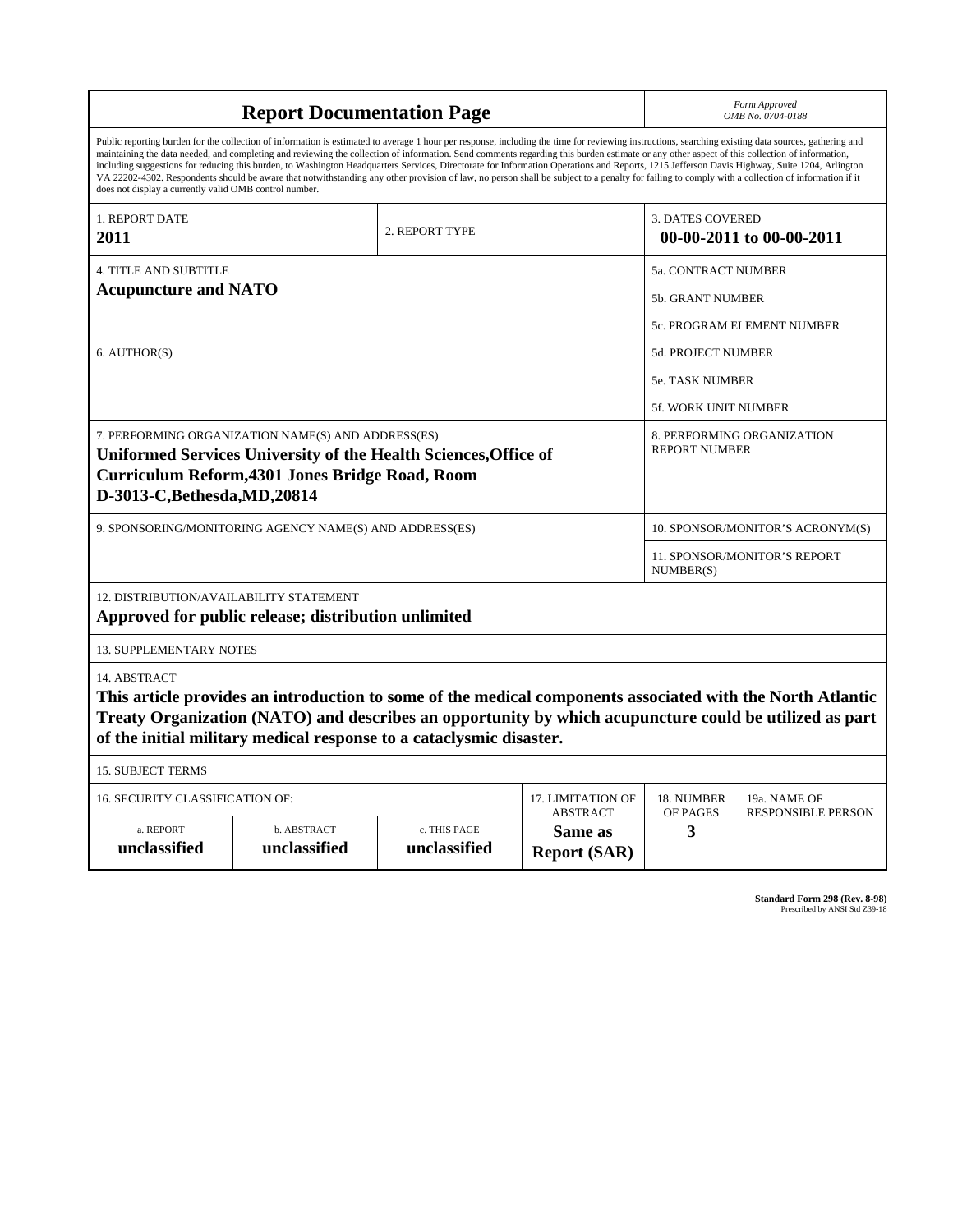are not currently available, $\phi$  anecdotal reports suggest that the utilization rates are likely to be similar or higher. With public interest being increasingly focused on avoiding the financial burden of pharmaceuticals, coupled with the risk of untoward side-effects, use of alternative modalities, such as acupuncture, homeopathy, mind–body interventions, magnets, and laser stimulation have gained an increased level of popularity in many regions across the globe.

The primary objective of the Integrative Medicine RTG is to conduct an in-depth analysis of the use of CAM techniques throughout NATO, including the results of salient research activities. The RTG is also tasked with delivering a comprehensive reference document, outlining recommendations on the proper use of CAM modalities, to COMEDS and other senior NATO leaders.

Considering that many of NATO's military medical engagements involve efforts to ameliorate the suffering associated with local or regional disasters, be it the result of forces of nature or forces of human beings, the authors propose that selective use of two specific acupuncture modalities could provide a highly effective, portable, and inexpensive tool for NATO's military medical practitioners.

Cataclysmic disasters are characterized by situations in which chaos prevails and access to advanced medical care may be severely limited. The availability of medical supplies, replacement supply chains, and usual forms of communications are typically disrupted as well. Finally, a surge in demand for medical resources and social services is almost always inevitable.

All of this sets a perfect stage for the training of a cadre of military medical professionals, throughout NATO, in the auricular-based, Battlefield Acupuncture (BFA) technique developed by Col (Ret) Richard C. Niemtzow, MD, PhD, MPH. Details of this approach are described elsewhere in this issue of the Journal. The 5-Point BFA technique has been shown to be highly effective for relieving acute and chronic pain, making BFA highly conducive to use in a cataclysmic environment.

A single acupuncture semi-permanent (ASP) needle used in the BFA protocol costs approximately 80 U.S. cents  $(\sim 56$  Euro Cents). If a patient with an acute lowerextremity fracture could have his/her pain reduced within a matter of minutes at a cost of less than \$8.00 U.S., this not only represents a significant cost saving but also provides a means by which suffering can be expeditiously ameliorated until a patient can be evacuated to a location where he/she could receive definitive care. The needles themselves typically remain in place for 2–4 days and can often provide sustained pain attenuation.

ASP needles are individually packaged in sealed, lightweight, sterile strips, making them convenient to rapid transport and use. The entire BFA protocol can be demonstrated, taught, and clinically mastered in a clinical training session of approximately 2 hours.

While the BFA approach can be taught easily to acupuncturists and non-acupuncturist health professionals, Joseph M. Helms, MD, the founding president of the American Academy of Medical Acupuncture, recently developed an adjunctive approach—the auricular trauma protocol (ATP) that can be highly efficacious for addressing early manifestations of post-traumatic stress, particularly following exposure to a major trauma or disaster. The six-point  $ATP<sup>T</sup>$ requires a greater understanding of auricular acupuncture and neurobiology and is best utilized by trained acupuncture professionals. The ATP can, however, be applied using either traditional needles or ASP needles after identifying the precise point with an auricular point finder. This too, is a modality that lends itself to widespread sharing and integration throughout the NATO military medical community.

NATO is comprised of a diverse array of nations. Of its 28 members, 26 are established participants in the International Council of Medical Acupuncture & Related Techniques (ICMART). While ICMART is a civilian organization, it represents 44 nations and more than 80 different acupuncture societies around the globe. As such, it provides an excellent venue for education and information sharing particularly with regard to the promulgation of rapid and effective techniques that can be used to reduce human suffering, wherever it might occur.

Given that NATO has a prominent military medical function, one potential avenue for developing, sharing, and ultimately embedding the BFA and ATP techniques into NATO-based operations is to leverage an existing organization that offers a built-in connection between NATO's military and civilian medical communities, the Confédération Interalliée des Officiers Médicaux de Réserve (CIOMR), a.k.a., the Interallied Confederation of Medical Reserve Officers.

The CIOMR was established in 1947 and is chartered by NATO. It has a designated representative at meetings of the COMEDS. In fact, over the past few years, one of the authors (Dr. Pock) has had an opportunity to attend a number of the CIOMR's annual Congresses and has introduced CIOMR delegates to a number of previously unexplored applications of military medical acupuncture. Given the level of interest conveyed by CIOMR's international delegates, coupled with the fact that a NATO-sponsored RTG focusing on ''Integrative Medicine Interventions for Military Personnel'' is currently underway, the authors believe that the time could be right for NATO and the world of military medical acupuncture to join forces as complimentary mechanisms to ameliorate suffering and promote better health around the globe.

<sup>{</sup> Communications of Dr. Belard with other members of the NATO chartered RTG, focusing on Integrative Medicine Interventions for Military Medicine.

<sup>{</sup> The six auricular ATP points are: Hypothalamus, Amygdala, Hippocampus, Master Cerebral, Point Zero, and Shen Men.